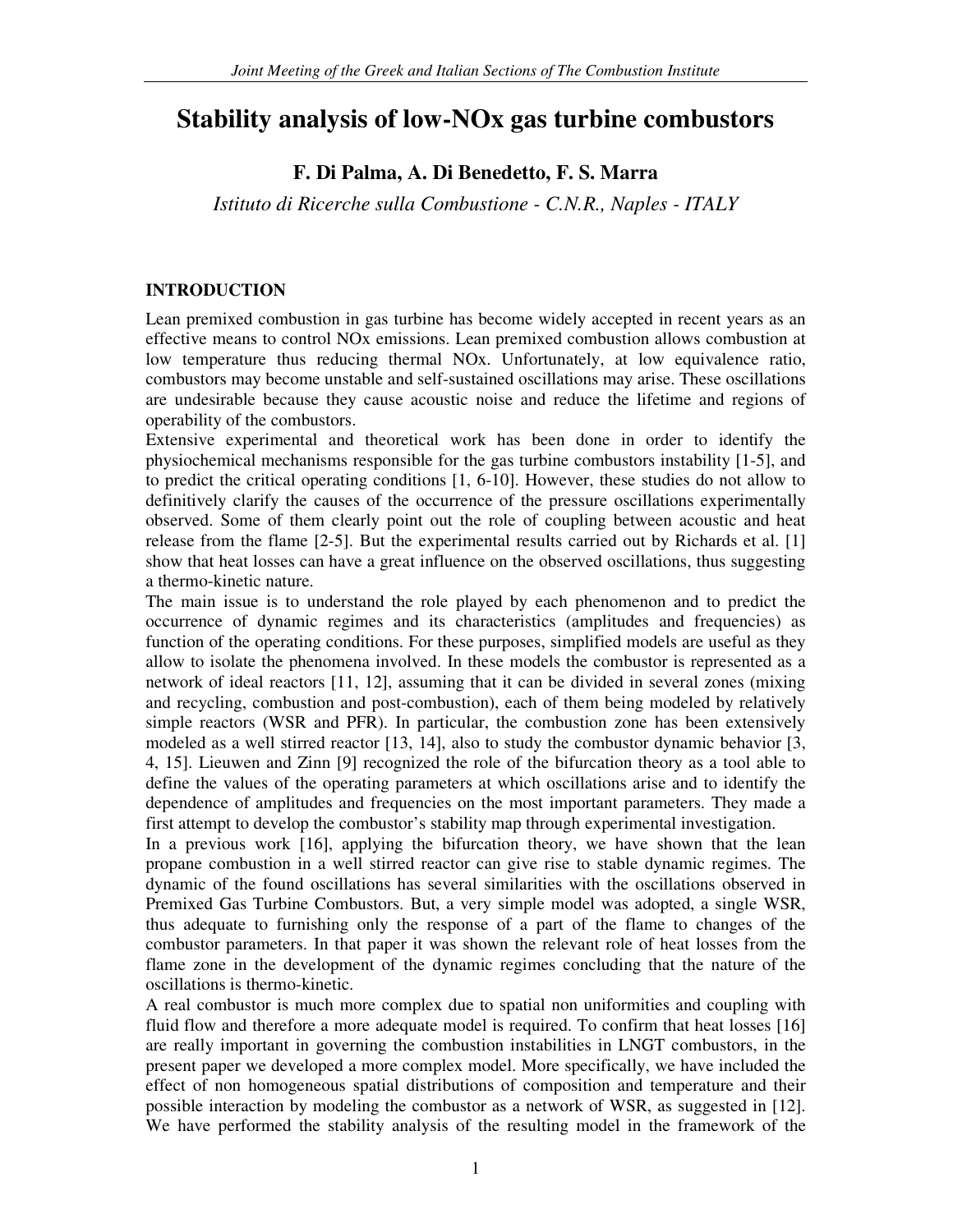bifurcation theory, investigating the typical operating conditions of a lean premixed combustor.

#### **MATHEMATICAL MODEL DEVELOPMENT**

The network of reactors we used was proposed by [12] to model a combustor. The scheme is shown in Fig. 1. In the network each reactor describes a particular zone of the combustor: WSR1, where mixing of reactants occurs, WSR2, where the flame mainly develops, and finally WSR3, second flame zone where combustion is completed. A recycle is established between the exit of WSR2 and the enter of the mixer (WSR1): a part of the hot combustion products is recycled in the mixer to describe the effect of recirculation vortices establishing at the entrance region of the combustion chamber.



*Fig. 1 Reactor network describing the combustor model.*

The model has been developed under the assumptions of ideal gas behavior and constant specific heats. The model equations are the unsteady balances for total mass, fuel and oxygen mass fractions and energy, written for a constant volume and assuming variable pressure. They read:

*Total mass balance*

$$
\frac{d\rho^{(i)}}{dt} = \frac{1}{V^{(i)}} \left( Q^{E_i} \rho^{E_i} + \sum_{j=1}^3 R^{j,i} Q^{(j)} \rho^{(j)} - Q^{(i)} \rho^{(i)} \right)
$$

*Fuel mass fraction balance*

$$
\frac{dY_f^{(i)}}{dt} = \frac{1}{V^{(i)}\rho^{(i)}} \left[ Q^{E_i} \rho^{E_i} \left( Y_f^{E_i} - Y_f^{(i)} \right) + \sum_{j=1}^3 R^{j,i} Q^{(j)} \rho^{(j)} \left( Y_f^{(j)} - Y_f^{(i)} \right) + V^{(i)} V_f \omega^{(i)} \right]
$$

*Oxygen mass fraction balance*

$$
\frac{dY_{O}^{(i)}}{dt} = \frac{1}{V^{(i)}\rho^{(i)}} \left[ Q^{E_i} \rho^{E_i} \left( Y_{O}^{E_i} - Y_{O}^{(i)} \right) + \sum_{j=1}^{3} R^{j,i} Q^{(j)} \rho^{(j)} \left( Y_{O}^{(j)} - Y_{O}^{(i)} \right) + V^{(i)} V_{O} \omega^{(i)} \right]
$$

*Energy balance*

$$
\frac{dT^{(i)}}{dt} = \frac{1}{V^{(i)}\rho^{(i)}\left(c_p - \frac{R_u}{W}\right)} \cdot \left[ Q^{E_i} \rho^{E_i} c_p \left(T^{E_i} - T^{(i)}\right) + \sum_{j=1}^3 R^{j,i} Q^{(j)} \rho^{(j)} \left(T^{(j)} - T^{(i)}\right) + V^{(i)} \frac{R_u}{W} T^{(i)} \frac{d\rho^{(i)}}{dt} - V^{(i)} \sum_{k=1}^5 \left( h_{j,k}^0 - \frac{R_u}{W} T \right) V_k \omega^{(i)} + V^{(i)} q^{(i)} \right]
$$

where the superscript *(i)* refers the reactor number *i*,  $R^{j,i}$  is the fraction of outlet stream from reactor *j* towards reactor *i* (the only recycle present is  $R^{2,1}$ ), and the superscript  $E_i$  is an external inlet stream in reactor *i* (here only  $E_1 \neq 0$ ). The variables  $\rho$ , *V*,  $Q$ , *T*,  $y_f$ ,  $y_o$  are gas density, reactor volume, flow rate, temperature and fraction mass of fuel and oxygen in each reactor respectively.  $c_p$ ,  $v$ ,  $h^0$ ,  $W$ ,  $R_u$  are the constant pressure specific heat, the species stoichiometric coefficient, the standard enthalpy of formation, the mean molecular weight of the mixture and the universal gas constant respectively.

The model reaction is the propane combustion. The reaction rate used in the model is a one step kinetic equation evaluated as [17]: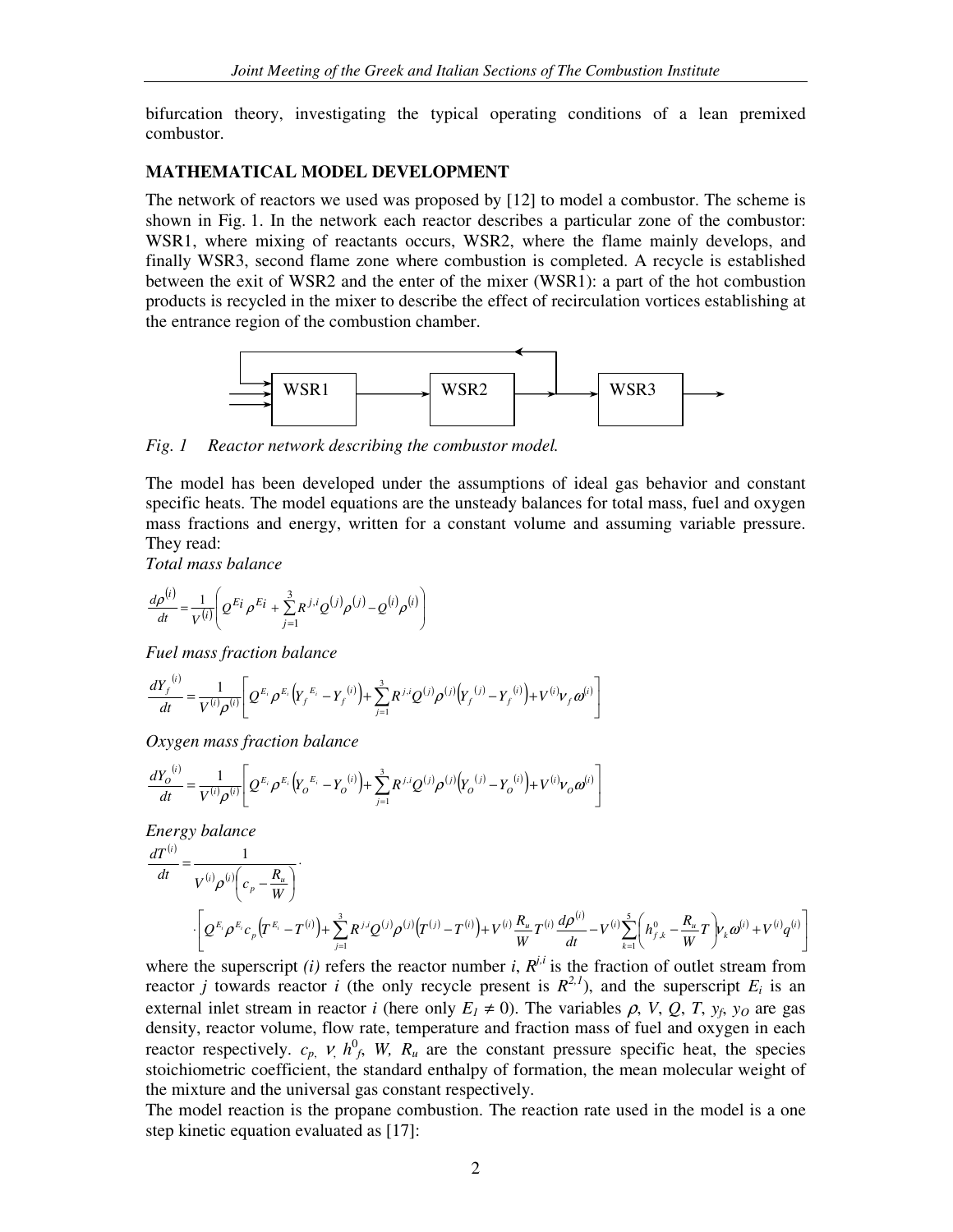$$
\omega^{(i)} = 0 \qquad \qquad \omega^{(i)} = k_0 \left( \rho^{(i)} \right)^{1.75} \exp \left( -\frac{T a}{T^{(i)}} \right) (Y_f^{(i)})^{0.1} (Y_o^{(i)})^{1.65} \qquad i = 2,3
$$

where  $k_0 = 2.8$ e8 kg/m<sup>3</sup>s and  $Ta = 15098$  1/K. Regarding the heat exchange terms:

$$
q^{(i)} = h^{(i)} A^{(i)} (T^{(i)} - T_c^{(i)}) \qquad i = 1, 2, 3
$$

We have not included the momentum balance equations to express the rate of change of the outlet volume fluxes and we have assumed a constant flow velocity at the outlet section of each reactor assigning the values of the volume fluxes. These should represent the fluxes between each combustor zone as derived by measuring the velocity flow field in the real combustor in a stable steady state. These fluxes should change when varying the operating conditions, but inclusion of the momentum equations in the model greatly increases its complexity, not only by increasing the number of equations but especially changing the mathematical properties. The effect of this simplification will be outlined in the following.

#### **RESULTS**

The bifurcation analysis of the model has been performed by means of the software AUTO97, based on the continuation method [14]. Heat transfer coefficient in reactor 2 and recycle fraction were assumed as bifurcation parameters. A fixed value of wall temperature  $(T_c = 450 \text{ K})$  was set, as well as the volume fluxes in each reactor. Their value  $(Q^{(1)} = 0.005895, Q^{(2)} = 0.02587, Q^{(3)} = 0.02364, m^{3}/s$  were computed for a typical operating condition of lean combustor, applying the discharge low (thereafter referred as  $Q^{(i)}$  computed).



*Fig. 2 Bifurcation diagram as function of the heat transfer coefficient in WSR2 (left),and recycle amount (right);*  $\Phi = 0.59$ ;  $Q^{EI} = 0.0055$   $m^3$ /s.

The bifurcation diagram as a function of the heat transfer coefficient in the WSR2  $(h^{(2)})$  is firstly illustrated in Figure 2 (left), where the dimensionless temperature of the reactor  $(\Theta^2) = T^{(2)}/T_a$ ) is shown as calculated at a typical operating conditions for a lean combustor  $(\Phi = 0.59; Q^{EI} = 0.0055 \text{ m}^3/\text{s})$ . It is shown that multiplicity of steady states exists: stable hot steady solutions (solid line), unstable steady states (dashed line) and cold stable steady solutions ( $\mathcal{O}^{(2)} \approx 0$ , not reported for the sake of figure clarity). On increasing the heat transfer coefficient, the temperature in the ignited steady state decreases and just before the blow out condition, a stable Hopf bifurcation point arises  $(\blacksquare)$ , leading to stable oscillations. The value of the heat transfer coefficient at which oscillations occur is about  $300 \text{ W/m}^2\text{K}$  and it corresponds to reasonable characteristic values of a real combustor [1]. Amplitudes and frequencies of the arising limit cycle are shown in the upper corner of the same figure: the black points represent the maximum value of the dimensionless temperature during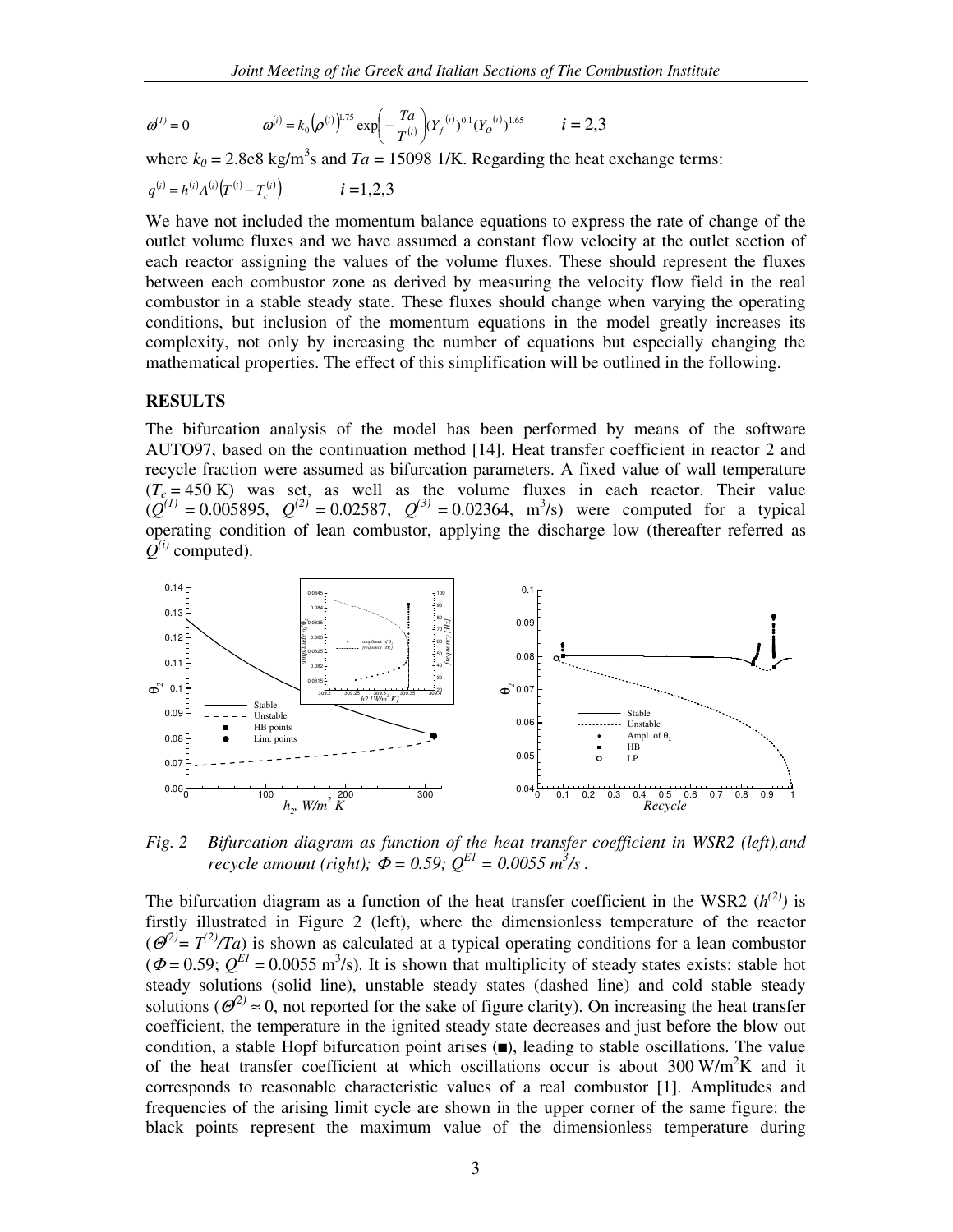oscillations. On increasing heat losses, amplitudes increase and frequencies decrease, in agreement with the trends experimentally obtained by Richards et al. [1].



*Fig.* 3 *Bifurcation diagram as function of the heat transfer coefficient in WSR2,*  $\Phi = 0.59$ *;*  $Q^{(i)} = Q^{EI} = 0.0055$  *m*<sup>3</sup>/s; framed plots refer to the oscillating branches.

The effect of changing the recycle is shown in Figure 2 (right), at a fixed values of  $h^{(2)} = 323$ . At this value, the ignited state cannot be sustained if the recycle is less then a 10% of the burnt product, blow-out still occurring in an oscillating mode: the trend is similar to that found at  $R = 0$ . Furthermore, the region of existence of oscillations before blow-out shifts to higher values of the heat transfer coefficient and, with respect to this parameter, the range of stable oscillations increases (309.21 <  $h^{(2)}$  < 309.35 for  $R = 0$  and 323.37 <  $h^{(2)}$  < 323.59 for  $R = 10\%$ ). Another region of existence of stable oscillating regimes is found between  $R = 82$ and  $R = 92\%$ , characterized by very high amplitudes (about 20%).



*Fig. 4 Temperature, propane and oxygen mass fraction and reaction rate as function of* time in WSR2;  $h^{(2)} = 567$  W/m<sup>2</sup>K (left):  $h^{(2)} = 240$  W/m<sup>2</sup>K (right);  $\Phi = 0.59$ ;  $Q^{(i)} = Q^{EI} = 0.0055 \, m^3/s.$ 

In order to quantify the effect of assuming the volume fluxes equal to the values computed in a specific operating condition, the bifurcation diagram of Figure 2 has been computed under the assumption of constant flow rates in all the system. As shown in figure 3, when  $Q^{(i)} = Q^{EI}$ , besides the Hopf bifurcation point just before the blow out condition  $(h^{(2)} = 574 \text{ W/m}^2\text{K})$ , other two HB points arise, singling out a new and wider region of stable oscillations  $(164 < h<sup>(2)</sup> < 294$ , W/m<sup>2</sup>K). For the HB point just before extinction, the trend is the same of that found for computed flow rates (amplitude increases and frequency decrease on increasing  $h^{(2)}$ ). A different behavior of oscillations arises for the intermediate range of  $h^{(2)}$  (a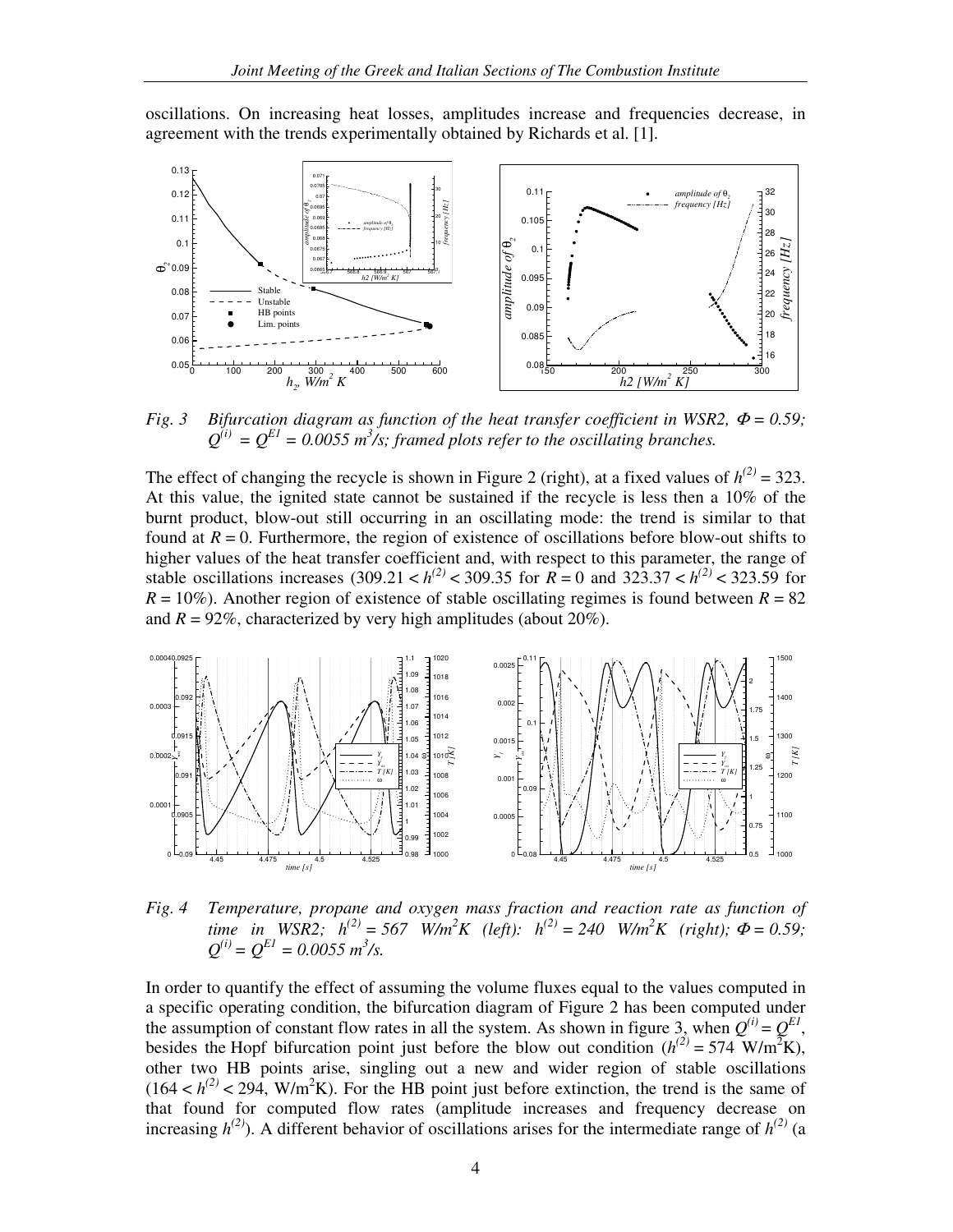not monotone trend). In figure 3 (right) amplitudes and frequencies of the new arising stable limit cycles are shown. To illustrate the different dynamic behavior, simulations were carried out. The mathematical model has been solved adopting an algorithm based on the 4<sup>th</sup> Runge Kutta scheme. The temperature, the propane and oxygen mass fractions and the reaction rate in WSR2 as function of time for the case of  $Q^{(i)} = Q^{EI}$  are reported in Figure 4 for two different values of  $h^{(2)}$ . As already discussed in [16], near the blow-out conditions,  $(h^{(2)} = 567 \text{ W/m}^2\text{K})$ , the occurrence of the simulated oscillations has to be addressed to the sensitivity of the reaction rate to mixture composition which is enhanced at low values of the equivalence ratio and becomes comparable to that of temperature. In this situation, the positive feedback of the temperature is balanced by the negative feedback of the fuel concentration on the reaction rate. The competition between these two comparable effects causes the oscillations reported in Figure 4 (left). For  $h^{(2)}$  in the region of oscillations far from the blow-out point  $(h^{(2)} = 240)$ , a different mechanism is responsible of the dynamic regime. As shown in Fig. 4 (right), the propane and oxygen mass fraction have now opposite phases. Fuel mass fraction goes to zero, indicating complete consumption during a cycle, with oxygen allowed to accumulate and the reactor to cool. In this phase the reaction rate appear sustained by the presence of the oxygen but dramatically decreases when temperature and fuel are lower. It remains low until fuel and temperature accumulate, then start to increase but is firstly limited by the first consumption of fuel and oxygen, then newly sustained by the accumulation of oxygen, leading to the start of a new cycle.



*Fig. 5 Stability map as function of the heat transfer coefficient in WSR2 and the recycle.* On left,  $Q^{(i)}$  computed; on right  $Q^{(i)} = Q^{EI}$ ;  $\Phi = 0.59$ ;  $Q^{EI} = 0.0055$  m<sup>3</sup>/s.

The above results suggest the relevance of heat exchange, by both the heat losses and the hot gas recycle. To show the interaction between heat losses and recycle we performed a 2 parameters bifurcation analysis. For the case of  $Q^{(i)}$  computed (Figure 5 left), for low values of  $h^{(2)}$  stable steady states exist for each value of the recycle. At higher values of  $h^{(2)}$  $(h^{(2)} = 170)$  and high values of the recycles, a region of stable oscillations is present. On increasing  $h^{(2)}$ , the region of existence of oscillations shifts to higher values of the recycle. Starting from  $h^{(2)} = 323$  blow-out may occur and on increasing  $h^{(2)}$  the values of *R*, at which blow out occurs, increase. At  $h^{(2)} > 600$  W/m<sup>2</sup>K, only not ignited solutions exist. In summary, at values of the heat transfer coefficient between 170 and 300  $W/m^2K$ , only very high recycle makes the system unstable and oscillations arise, while, increasing  $h^{(2)}$ , low values of *R* cause blow-out preceded by stable oscillations. When  $Q^{(i)} = Q^{EI}$ , (Fig.5, right) the region of ignited states extends, as well as that of stable oscillating solutions that now represent a large stripe dividing the stable steady solution region for low and high values of the heat transfer coefficient.